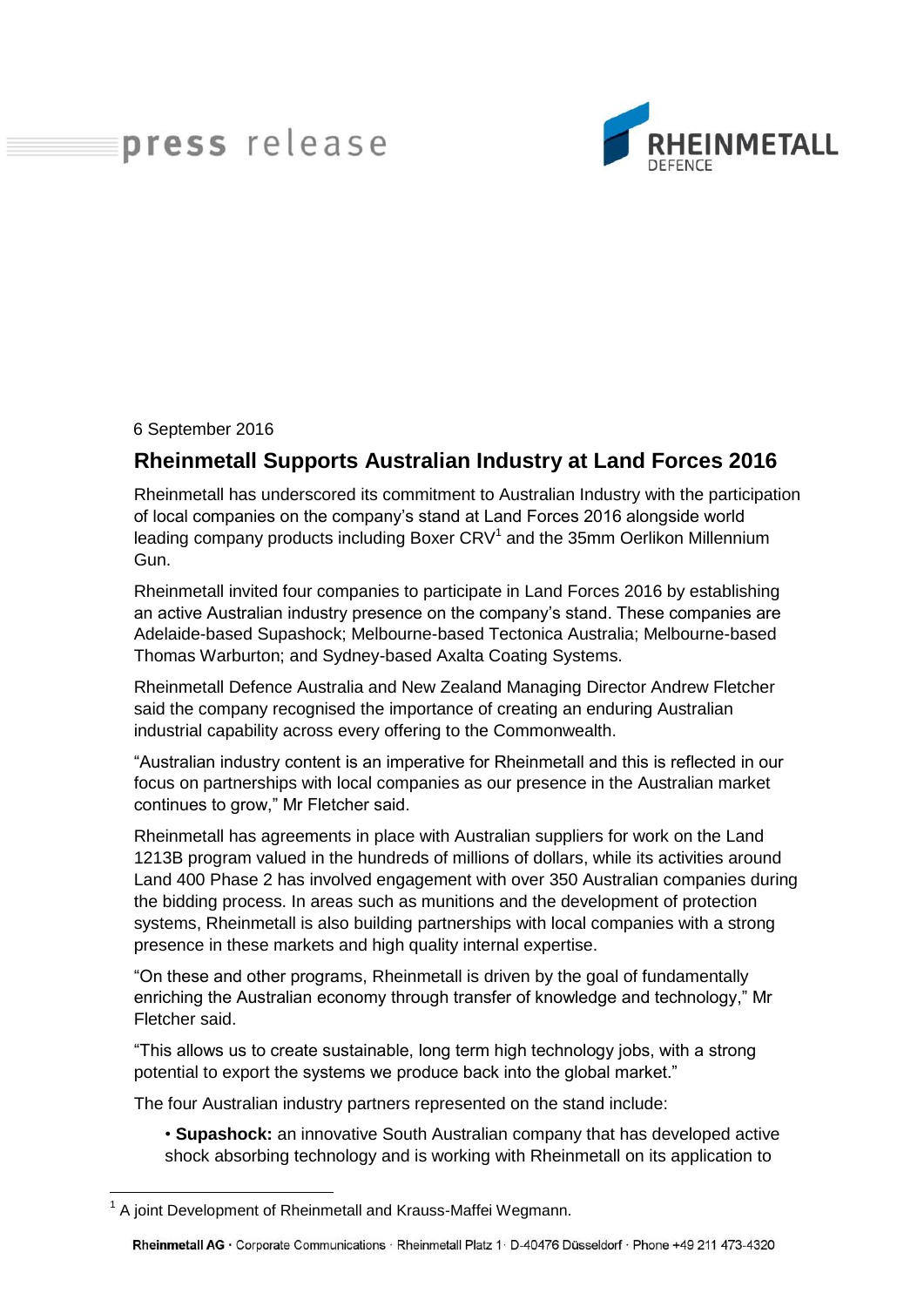build further capability in its range of logistic military vehicles. This has seen a significant investment by Supashock and its owner Oscar Fiorinotto into the development of technical applications for the RMMV HX 40M vehicle. Rheinmetall MAN Military Vehicles Australia and New Zealand has supplied a test vehicle to undertake research and design work for capability development supplying relevant technical vehicle data to the Supashock team.

"Rheinmetall is excited to be part of this drive for innovation and is keen to support projects involving Supashock that will assist this innovative Australian company towards finding new markets and creating Australian jobs," Mr Fletcher said.

**• Axalta:** produces the entire suite of paints for the fleet of more than 2500 vehicles manufactured by RMMV Australia and New Zealand for the Land 1213B program at its Australian operations in Sydney. This includes hardeners, thinners, primers and the colours required for the Australian Army camouflage pattern. For such a highly specialised project, Axalta also developed customised product solutions including special application techniques designed to improve cycle times and coating productivity.

**• Tectonica Australia:** a Melbourne-based defence systems integrator which has developed and manufactured a sophisticated Local Situational Awareness System (LSAS) for Rheinmetall's Boxer Combat Reconnaissance Vehicle (CRV). Rheinmetall would provide funding and support to Tectonica to develop and manufacture a next generation LSAS that enhances the situational awareness of the Boxer CRV.

"Tectonica's technology will dramatically increase the situational awareness of the Boxer CRV crew and we see potential application not only to the Boxer vehicle but also to our wider family of military vehicles now in-service around the world," Mr Fletcher said.

**• Thomas Warburton:** an industry specialist and authority in fasteners since the company was established in Melbourne in 1858. It manufactures these products at operations across eastern Australia including Coopers Plains in Queensland and Campbelltown in New South Wales. The company has over 40,000 product lines on the shelf at any one time and is a key supplier within RMMV's Land 1213B Australian supply chain for logistics vehicles to be supplied to the Australian Army.

"Each of these companies brings important skills, products and services to the Rheinmetall offering for the Australian Defence Force and we look forward to working with them on existing and future programs." Mr Fletcher said.

## **About Rheinmetall**

Rheinmetall sets the global standard for excellence in a wide array of disciplines and offers an extensive array of military hardware that delivers mobility, lethality, survivability of troops, reconnaissance capability and networking of national and international systems.

Rheinmetall Defence Australia and New Zealand (RDANZ) is a subsidiary of Rheinmetall AG, with offices in Adelaide, Canberra, Melbourne and Brisbane.

For more information about Rheinmetall Defence visit: www.rheinmetall-defence.com

For more information about the Boxer CRV visit: www.boxercrv.com.au

## **For more information, please contact:**